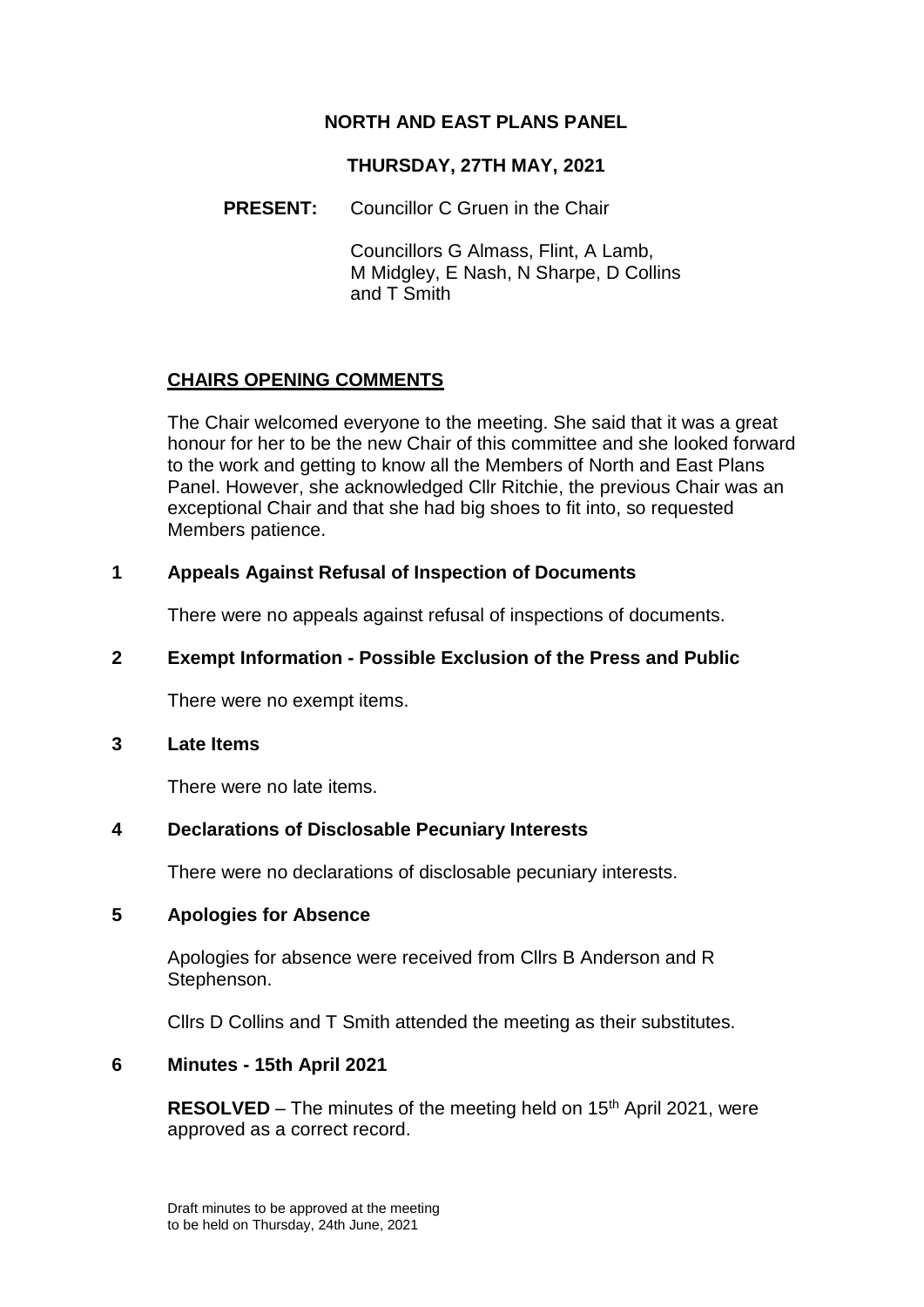## **7 Matters arising**

Minute 83 – Matters arising. – Members were advised in relation to the application for the development at Mount St Mary's and the steps which had been raised as a concern by the Panel. It was reported that the title to the steps is unregistered. In those circumstances the Public Rights of Way team advised that a Public Path Creation Order under the Highways Act 1980 (s26) can be created. This is subject to public consultation and would be triggered if the development were to proceed as at the present time the path is closed off. Following creation, the public right of way would be registered on the Definitive Maps and would be publically maintainable thereafter.

Minute 84 - 19/07608/RM - Reserved Matters application for residential development (C3) for 129 dwellings at land at Leeds Road, Collingham, Wetherby, Leeds.

Members were advised that discussions were still ongoing in relation to concerns raised, with regards to flooding issues.

### **8 18/06114/FU - One new agricultural dwelling with attached garage at Land to the North of Trip Lane, Linton, Wetherby.**

The report of the Chief Planning Officer presented an application for consideration in relation to one new agricultural dwelling with attached garage at land to the North of Trip Lane, Linton, Wetherby.

Members were shown slides and photographs throughout the presentation.

Members were informed of the following points:

- Since the publication of the agenda another objection had been received. It was noted that the issues raised, such as harm to the Green Belt, had already been included within the report from representations already received;
- An agricultural viability statement had been submitted;
- The proposal was for a new 4 bedroom detached property to be used by a rural worker. The proposed construction is of natural stone with a pan tile roof, solar panels, attached garage, on land that is owned by the applicant. The property would be set back from Trip Lane;
- The application site is approximately 250 metres from the village of Linton set in a surrounding of fields which are arable in nature;
- The applicant currently resides as a tenant at Lilac Farm which is around 200 acres plus the land owned by the applicant. It is approximately a five minute car journey to the proposed site.
- The proposed application site is located on Trip Lane which is a country lane within the Green Belt. At the far end of the Lane is Woodhall Hotel and Spa, there is already passing traffic using this lane.
- The site is situated in land defined as Green Belt which means that any development is to be considered inappropriate, unless a recognised exception applies. Where no exception applies, development in these locations cannot proceed unless very special circumstances can be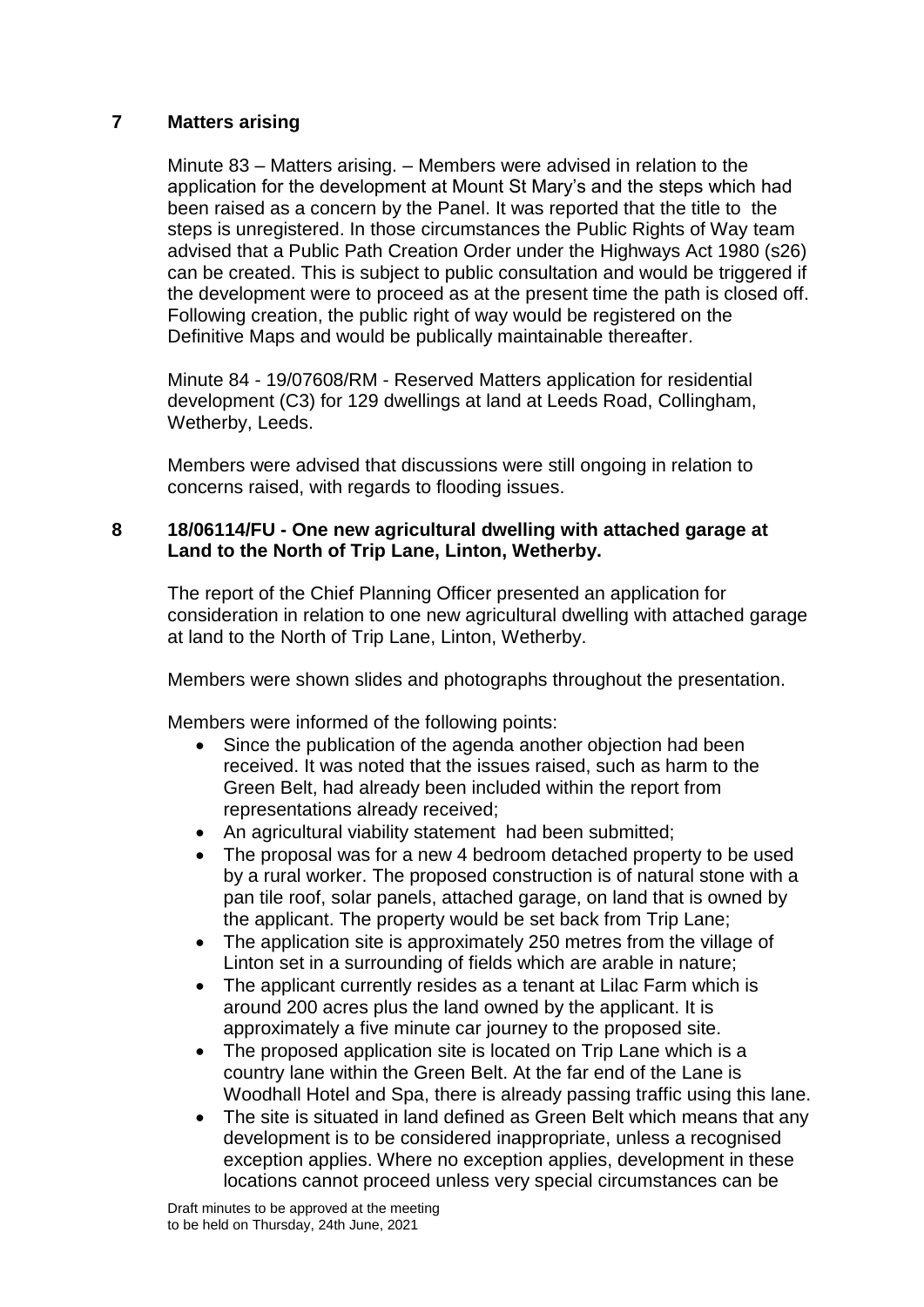evidenced in line with current national and local policy. This proposal is considered inappropriate development (no exception applies) and it would urbanise this open piece of countryside intruding on the view across the landscape, and as such is classed as being harmful to the character of the landscaped area. The proposal does not meet with guidance outlined within the National Planning Policy Framework (NPPF).

- It was noted that the proposal sets out the dwelling is for use of a rural worker. Paragraph 79a of the NPPF sets out guidance for the essential need for a rural worker to live at or close by to their place of work. However, due to the type of agriculture it was not considered as having very special circumstances, as there is no livestock or perishable crops requiring 24hour attention;
- The applicants currently have an existing farmhouse in Collingham and there is no evidence the farmhouse would be lost in the near future. It was also noted that the current farmhouse at Collingham was better placed geographically to the farm holdings;
- It was noted that the proposals were contradictory to policies N33 and N37 of the UDP and guidance in the NPPF.

In attendance at the meeting was Julian Holmes from the Collingham with Linton Parish Council, he informed the Panel of the following points:

- The Parish Council are fully in support of the work at Lilac Farm which is recognised as a viable business which needs to be retained;
- The concerns of the Parish Council are in relation to the application site being located within the Green Belt. It was noted that the Parish Council would be supportive of the application if it was outside the Green Belt;
- The Panel was advised of other applications also within the Green Belt which had been refused and when the refusals were appealed against, the refusals had been upheld by the Planning Inspector. Mr Holmes provided examples for the Panel

Responding to questions from the Panel Members, Mr Holmes provided the following answers:

- The Neighbourhood Plan for Linton does not refer to supporting businesses in Linton as there are no specific business premises in Linton. The applicant's premises are located in Collingham. The Collingham Neighbourhood Plan does make reference to the business at Lilac Farm;
- A village survey showed that 60% were supportive of new houses in the area if they were beneficial to the village, but with the proviso that it was within the built up area;
- In relation to the desire expressed in the Linton Neighbourhood Plan for a Public Right of Way in the vicinity of the development site, it was noted that the Parish Council had approached Mr Tindall the owner of the land which has the footpath. However, the landowner was against the request to make this a Public Right of Way. At Members' suggestion to use another footpath, Mr Holmes responded to say that it would not be viable as it did not route to Northgate Lane which would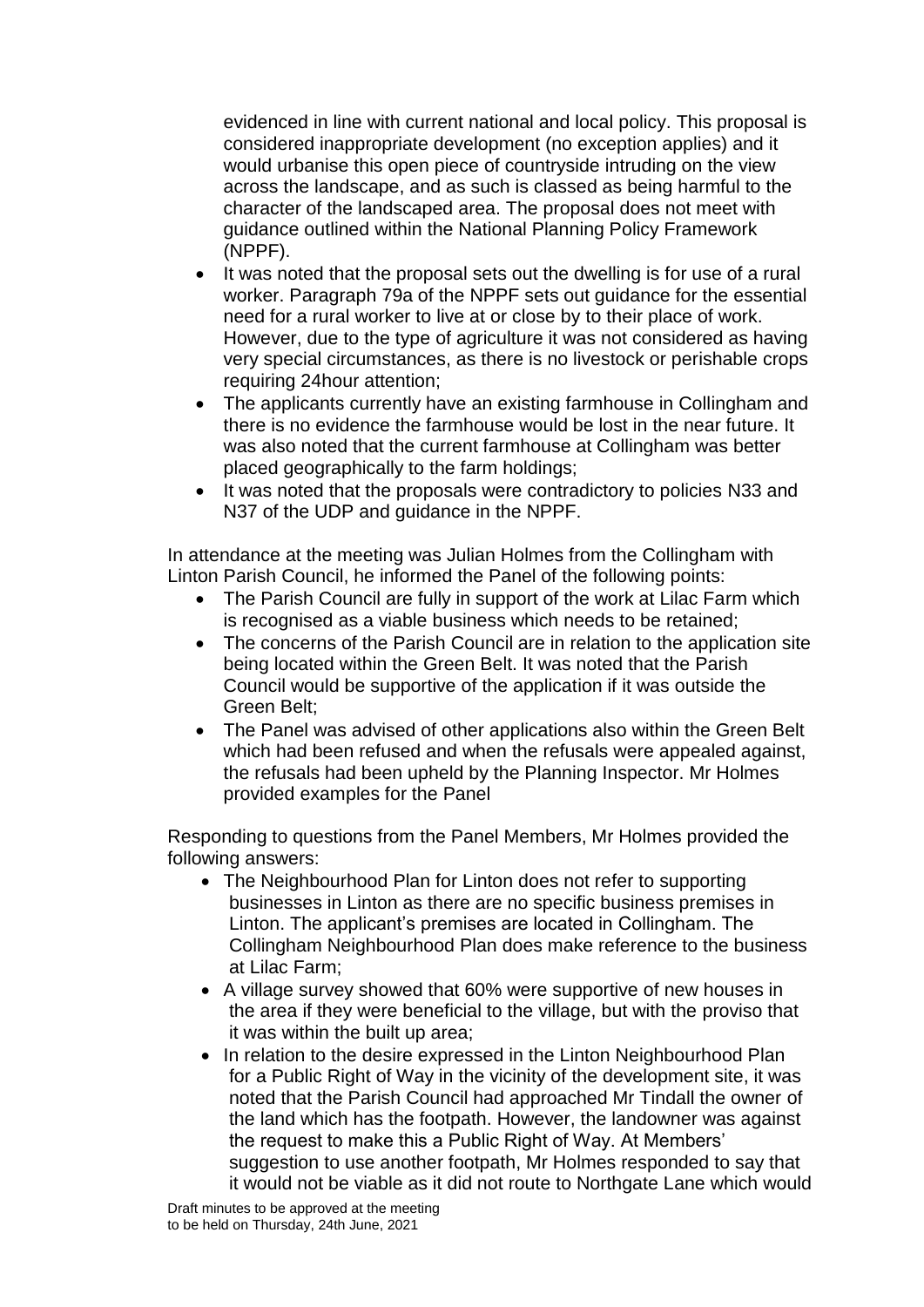be essential for the route to be of any use. It was also noted that this had not been offered as a proposal;

- Mr Holmes was of the opinion that the site proposed for the new house would impact the view for those walking across Linton Common;
- Mr Holmes informed the Panel that when drafting the Neighbourhood Plan there were concerns raised that, should developments come forward in this area, they would cause increased trip generations and a potential traffic hazard on Trip Lane. This would require traffic improvements to the junction with Main Street, where there is a feature called 'The Triangle' which the Committee believe is worthy of protection.

The applicant Mrs Sally Ann Kilby attended the meeting and informed the Panel of the following points:

- The family have owned the land off Trip Lane for 40 years, she and her husband have lived and run the business at Collingham for 54 years, they currently have in excess of 468 acres of land in Linton, Collingham and Shadwell with a further 248 acres in York;
- They are currently under a tenancy for their vard and farmhouse in Collingham, which could be severed by their landlord under a three month notice. It was noted that they had received written notice from the estate that they would be forming detailed proposals for the site shortly. The tenancy is jointly owned with an agreement for the tenancy to be passed on to further generation of the family;
- In the current housing market they would be unable to purchase a property in the area. To be able to build a house on land that they own would be a relief to the family;
- Mrs Kilby explained that the business required them to work every day sometimes up to 12 hours a day, involving visits to the site every two hours depending on weather conditions. She explained that if they were able to build their own farmhouse on the land it would reduce the trips that they have to make between Collingham and Linton and enable them to be on site 24 hours;
- Agriculture is said to be one of the most dangerous forms of work and to be on site without support is a constant concern;
- Mrs Kilby said that they had been in dialogue with the landlord for several years in relation to improvements so that they could progress their business;
- As they own in the land in Linton, they have with the help of planners been able to invest in farm buildings on this site which are more suitable for their business than the older farm buildings in Collingham. Linton has become the main base for their operation;
- They recognised that the land was within the Green Belt as they had worked with the planners to develop the farm buildings on their land. Therefore, they had worked with officers in the design of their proposed new farmhouse to ensure that it would be suitable in the Green Belt and for future generations of the family;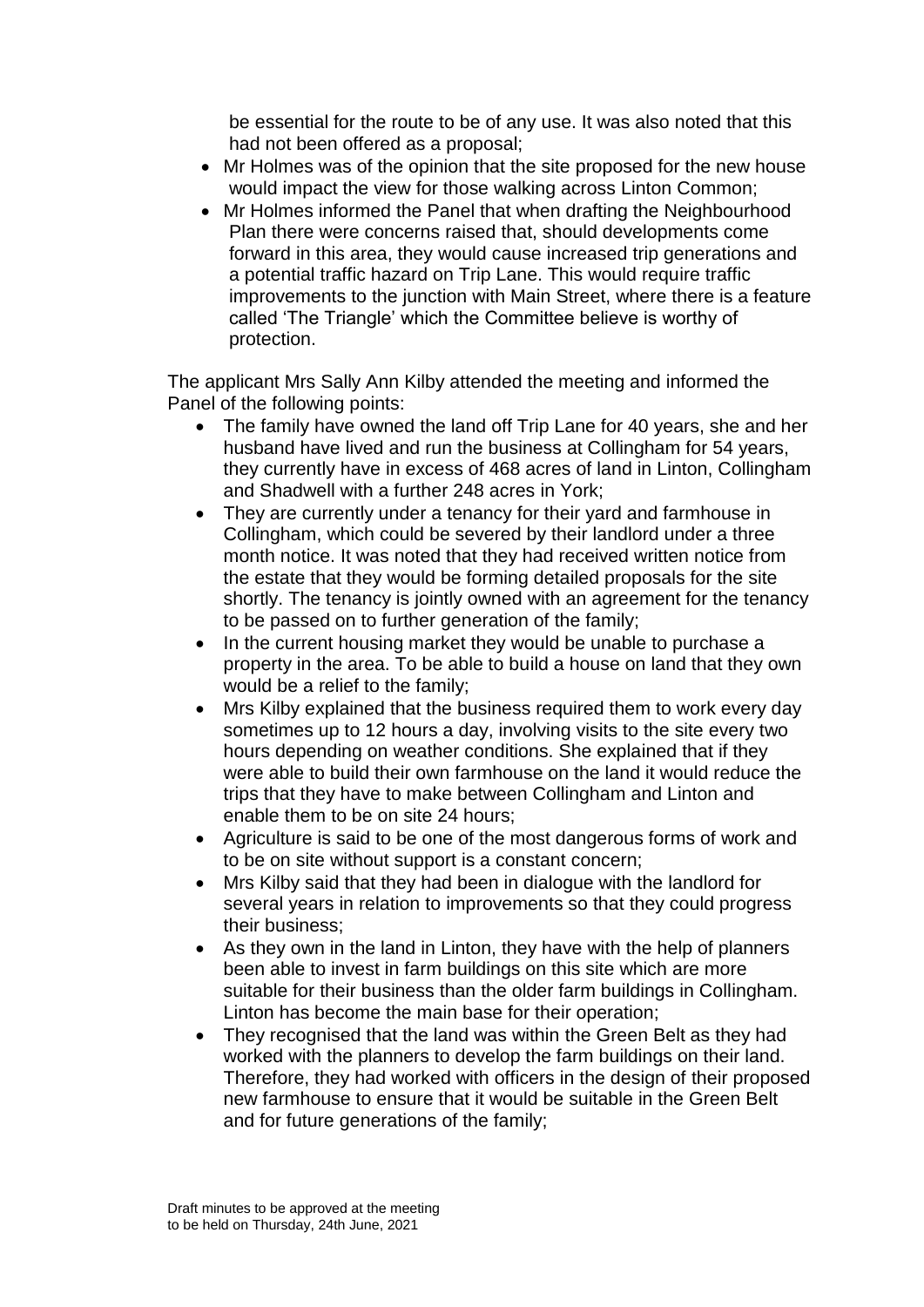• It was noted that the generators supposedly making noise (as referenced in objectors' comments) had actually been removed from the site three years ago.

Responding to questions from the Panel, Mrs Kilby provided the following information:

- Farm equipment has been stolen, and they have suffered from antisocial behaviour, which was noted in the Parish Council minutes;
- The crop grown is rapeseed oil and requires them to be on site every two hours, is it difficult at present to increase capacity, or their business viability, as currently have to travel to and from the site numerous times. Whereas, if they lived on the site it would be a 3 min walk across the farmyard.
- It was noted that it was difficult to manoeuvre vehicles out of the yard at Lilac Farm and Mrs Kilby is required to stand in the middle of the busy A58 to stop traffic when farm vehicles exit the yard;
- The Kilby's currently have a 100 years left of their tenancy at Lilac Farm, the landowners have said that they would relocate them but they have not been able to come to a solution for nine years. Mrs Kilby said that the first they knew of any proposals to develop the land was a telephone call from neighbours who were attending a meeting where the proposals were being discussed;
- Mrs Kilby said that there would be no problem with a condition added for the new build to remain as a farmhouse for agricultural worker occupation only;
- It was noted that the sheds at Lilac Farm became unusable when it rains, as they flood;
- The agricultural buildings at Linton had been built within the last ten years;
- The Kilby's anticipated that the cost of the new build would be approximately £100,000 as they own the land, in comparison to an excouncil house in Collingham for £300,000 if they were to have to purchase there – where there would also then be the issue of parking farm vehicles, no suitable agricultural buildings etc.;
- It was clarified that the journey from Collingham to Linton takes seven minutes and if they were on site at Linton there would be a reduction of traffic on Trip Lane.

Officers provided the following information in response to questions from Members:

- No traffic survey had been undertaken on Trip Lane. If the applicant was to move to the proposed site this would lower traffic movement;
- Officers highlighted Paragraph 33 of the report in relation to Paragraph 79a of the National Planning Practice Framework (NPPF) and the associated guidance in the National Planning Practice Guidance (NPPG) regarding what is deemed 'essential need' for a rural worker. The Panel noted that the guidance references there being a need for a rural worker to live in close proximity to livestock (as they required 24 hour protection), for example. This was clarified by the Agricultural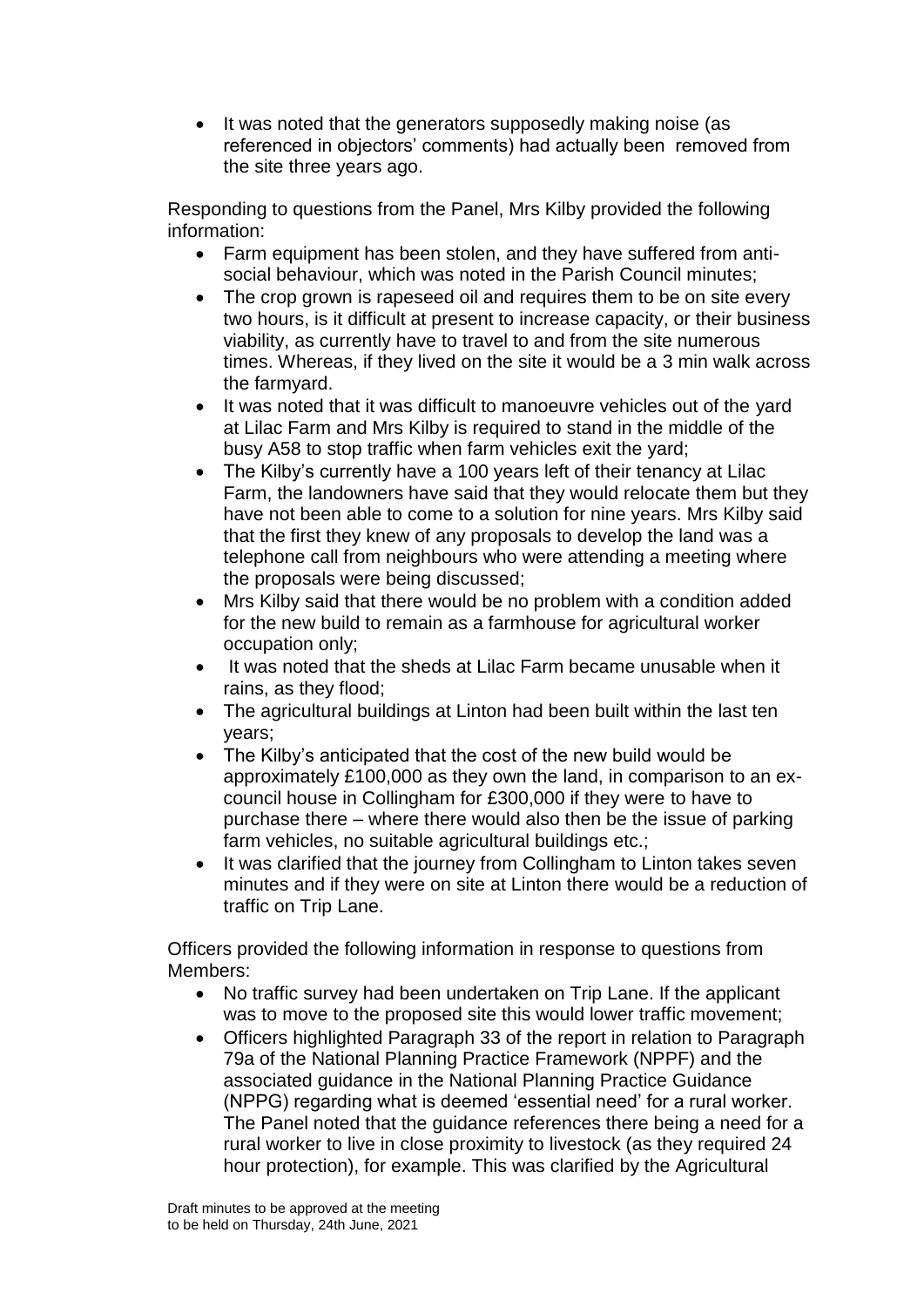Officer. He also said that this was the guidance for valuable crops, for example those which required heated greenhouses to ensure that heaters stayed on. So, it is a very high threshold to establish there being a need to live on site.

- It was noted that the submitted report had been written in the context that there was an existing house which currently catered for the needs of the farm. It was also noted that new information had been provided to the Panel, that the landowners were bringing forward proposals to develop the yard. However, Planning Officers did not know about these proposals or timescales. Responding to a question from the Chair, if the existing farmhouse ceased to exist, the Panel were advised that this may change the context of the report put to Panel for consideration;
- Paragraph 61 of the submitted report dealt with the issue of crime and the vulnerability of farm equipment. Clarification was provided to Panel Members on how crime is measured in planning terms and that it is not at such a level that it is regarded as an issue here, particularly with the existing dwelling there to provide a certain level of surveillance;
- It was noted that the current site was not allocated for housing:
- Clarification was provided on approval for the farm buildings already granted permission on the proposed site, explaining that this was grant under agricultural planning approval which is restricted by certain criteria;
- It was noted that Highways Officers had no objections to the application as it was the view that the move to the proposed site would reduce the number of movements along Trip Lane. However, Planning Officers were of the view that the business covers a large area and there would still be movement of traffic to other areas of the farm business which could impact traffic elsewhere. It was noted that there had been no traffic survey submitted.

Members comments included:

- Members support for Cllr Nash's suggestion to recommend that the application be deferred for further investigation regarding the seemingly changed circumstances surrounding the longer-term proposals to develop the yard;
- The use of a track along the applicant's land which may be used as a public footpath to increase connectivity should be investigated further;
- To look at the finished design of the proposed house and the impact on the landscape / views;
- Impact on highways required further investigation;
- Condition would be required on any permission granted for the proposed house such that it should be used for agricultural worker occupancy only;
- Further information was requested regarding the other business interests of the applicants, to ascertain the level to which agricultural undertakings remain the focus (or whether there is a greater percentage of business which cannot be considered 'agricultural' at all under the reference-points of the NPPF and NPPG).